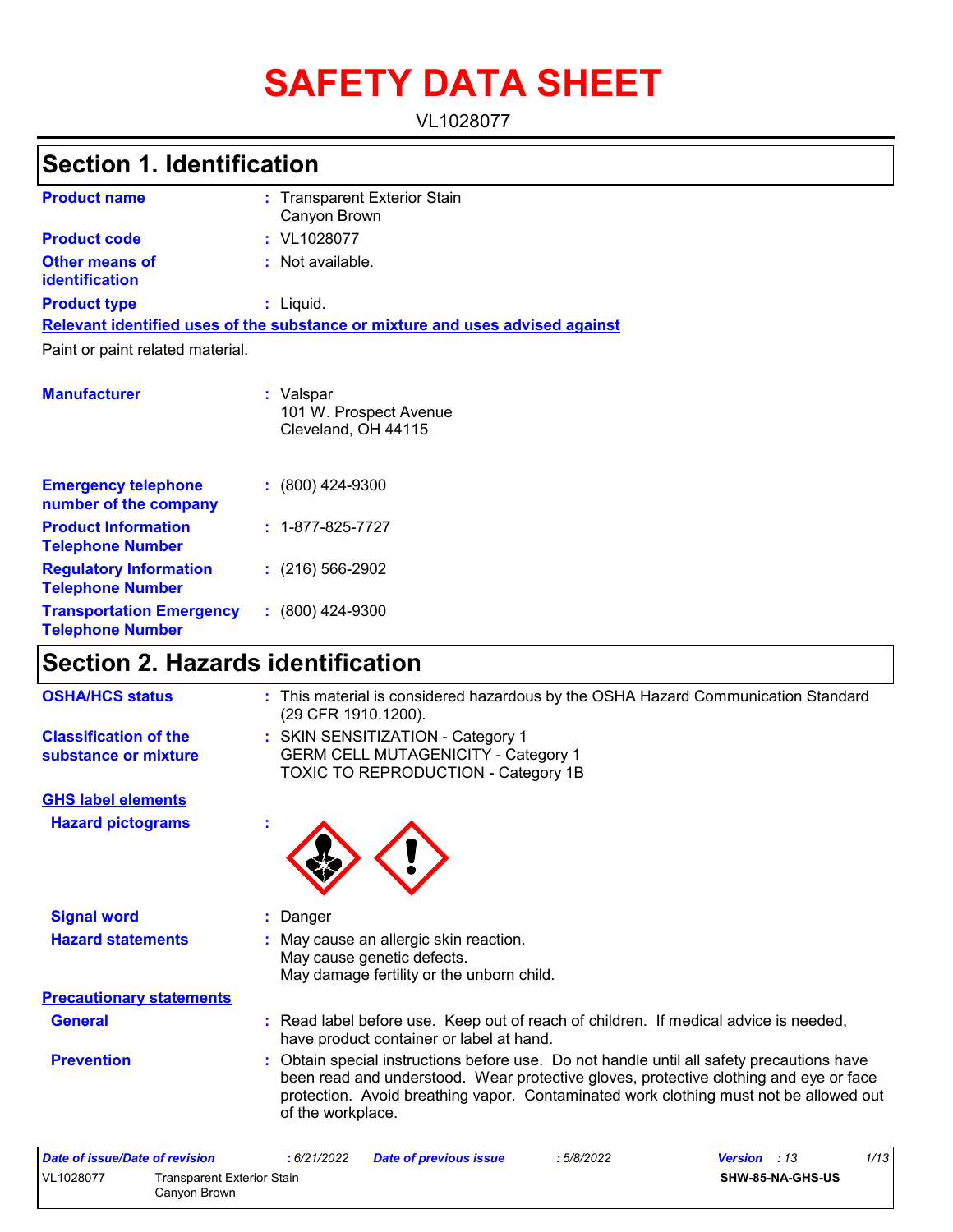## **Section 2. Hazards identification**

| <b>Disposal</b>                            | : Dispose of contents and container in accordance with all local, regional, national and<br>international regulations.                          |
|--------------------------------------------|-------------------------------------------------------------------------------------------------------------------------------------------------|
| <b>Supplemental label</b><br>elements      | WARNING: This product contains chemicals known to the State of California to cause<br>cancer and birth defects or other reproductive harm.      |
|                                            | Please refer to the SDS for additional information. Keep out of reach of children. Do not<br>transfer contents to other containers for storage. |
| <b>Hazards not otherwise</b><br>classified | : None known.                                                                                                                                   |

## **Section 3. Composition/information on ingredients**

| Substance/mixture     | : Mixture        |
|-----------------------|------------------|
| <b>Other means of</b> | : Not available. |
| <b>identification</b> |                  |

#### **CAS number/other identifiers**

| <b>Ingredient name</b>               | % by weight | <b>CAS number</b> |
|--------------------------------------|-------------|-------------------|
| Propylene Glycol                     | ∣≤3         | 57-55-6           |
| Heavy Paraffinic Oil                 | l≤0.3       | 64742-54-7        |
| Bis(pentamethyl-4-piperidyl)sebacate | l≤0.3       | 41556-26-7        |
| l Carbendazim                        | $≤0.3$      | 10605-21-7        |
| UV Light Absorber                    | ≤0.3        | 104810-48-2       |
| Benzotriazole Hydroxyphenyl Polymer  | ≤0.3        | 104810-47-1       |

Any concentration shown as a range is to protect confidentiality or is due to batch variation.

**There are no additional ingredients present which, within the current knowledge of the supplier and in the concentrations applicable, are classified and hence require reporting in this section.**

**Occupational exposure limits, if available, are listed in Section 8.**

## **Section 4. First aid measures**

#### **Description of necessary first aid measures**

| <b>Eye contact</b>  | : Immediately flush eyes with plenty of water, occasionally lifting the upper and lower<br>eyelids. Check for and remove any contact lenses. Continue to rinse for at least 10<br>minutes. Get medical attention.                                                                                                                                                                                                                                                                                                                         |
|---------------------|-------------------------------------------------------------------------------------------------------------------------------------------------------------------------------------------------------------------------------------------------------------------------------------------------------------------------------------------------------------------------------------------------------------------------------------------------------------------------------------------------------------------------------------------|
| <b>Inhalation</b>   | : Remove victim to fresh air and keep at rest in a position comfortable for breathing. If<br>not breathing, if breathing is irregular or if respiratory arrest occurs, provide artificial<br>respiration or oxygen by trained personnel. It may be dangerous to the person providing<br>aid to give mouth-to-mouth resuscitation. Get medical attention. If unconscious, place<br>in recovery position and get medical attention immediately. Maintain an open airway.<br>Loosen tight clothing such as a collar, tie, belt or waistband. |
| <b>Skin contact</b> | : Wash with plenty of soap and water. Remove contaminated clothing and shoes. Wash<br>contaminated clothing thoroughly with water before removing it, or wear gloves.<br>Continue to rinse for at least 10 minutes. Get medical attention. In the event of any<br>complaints or symptoms, avoid further exposure. Wash clothing before reuse. Clean<br>shoes thoroughly before reuse.                                                                                                                                                     |

| Date of issue/Date of revision |                                   | : 6/21/2022 | Date of previous issue | 5/8/2022 | <b>Version</b> : 13 | 2/13 |
|--------------------------------|-----------------------------------|-------------|------------------------|----------|---------------------|------|
| VL1028077                      | <b>Transparent Exterior Stain</b> |             |                        |          | SHW-85-NA-GHS-US    |      |
|                                | Canvon Brown                      |             |                        |          |                     |      |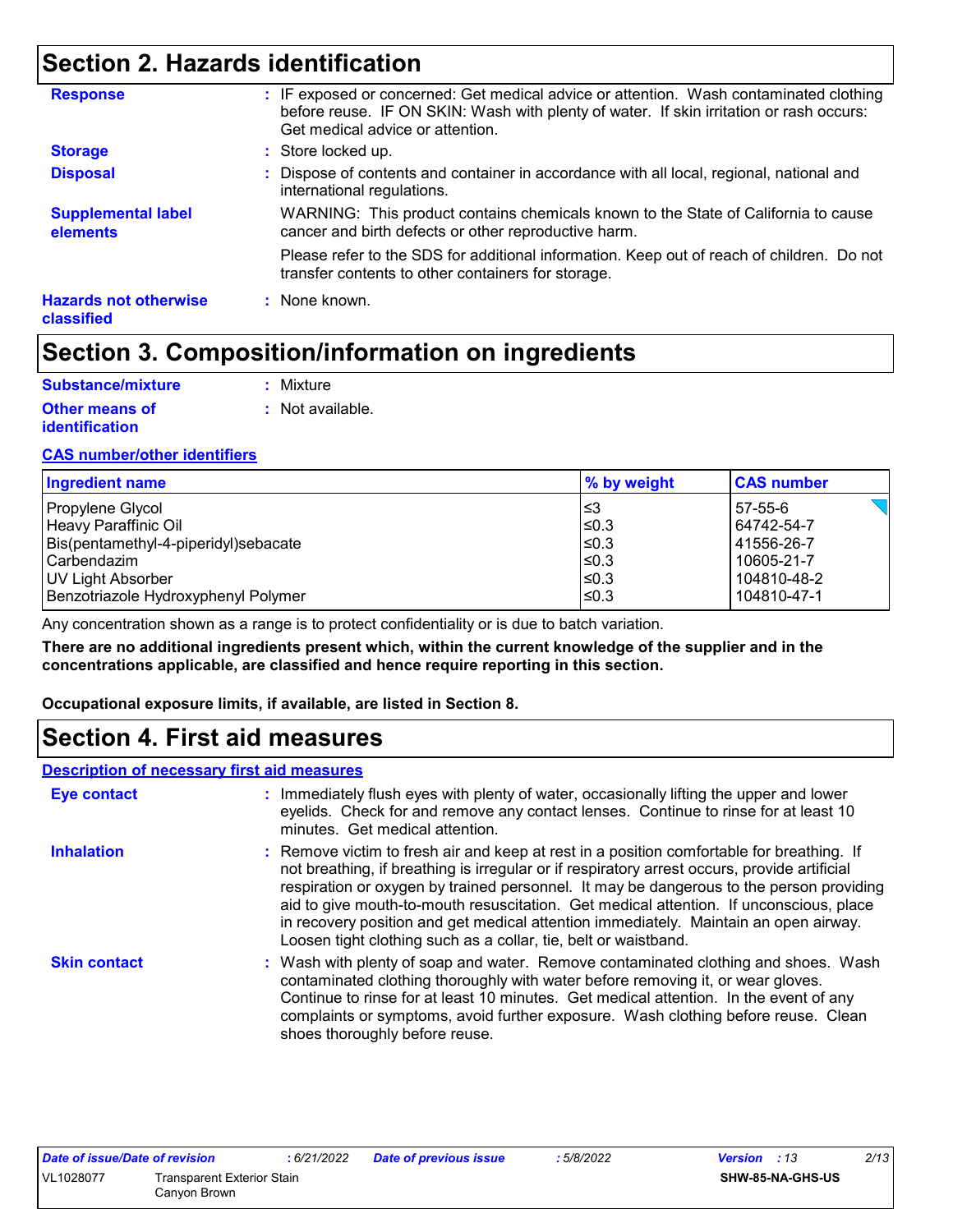## **Section 4. First aid measures**

| <b>Ingestion</b>                      | : Wash out mouth with water. Remove dentures if any. If material has been swallowed<br>and the exposed person is conscious, give small quantities of water to drink. Stop if the<br>exposed person feels sick as vomiting may be dangerous. Do not induce vomiting<br>unless directed to do so by medical personnel. If vomiting occurs, the head should be<br>kept low so that vomit does not enter the lungs. Get medical attention. Never give<br>anything by mouth to an unconscious person. If unconscious, place in recovery position<br>and get medical attention immediately. Maintain an open airway. Loosen tight clothing<br>such as a collar, tie, belt or waistband. |
|---------------------------------------|-----------------------------------------------------------------------------------------------------------------------------------------------------------------------------------------------------------------------------------------------------------------------------------------------------------------------------------------------------------------------------------------------------------------------------------------------------------------------------------------------------------------------------------------------------------------------------------------------------------------------------------------------------------------------------------|
|                                       | Most important symptoms/effects, acute and delayed                                                                                                                                                                                                                                                                                                                                                                                                                                                                                                                                                                                                                                |
| <b>Potential acute health effects</b> |                                                                                                                                                                                                                                                                                                                                                                                                                                                                                                                                                                                                                                                                                   |
| <b>Eye contact</b>                    | : No known significant effects or critical hazards.                                                                                                                                                                                                                                                                                                                                                                                                                                                                                                                                                                                                                               |
| <b>Inhalation</b>                     | : No known significant effects or critical hazards.                                                                                                                                                                                                                                                                                                                                                                                                                                                                                                                                                                                                                               |
| <b>Skin contact</b>                   | May cause an allergic skin reaction.                                                                                                                                                                                                                                                                                                                                                                                                                                                                                                                                                                                                                                              |
| <b>Ingestion</b>                      | : No known significant effects or critical hazards.                                                                                                                                                                                                                                                                                                                                                                                                                                                                                                                                                                                                                               |
| <b>Over-exposure signs/symptoms</b>   |                                                                                                                                                                                                                                                                                                                                                                                                                                                                                                                                                                                                                                                                                   |
| <b>Eye contact</b>                    | : No specific data.                                                                                                                                                                                                                                                                                                                                                                                                                                                                                                                                                                                                                                                               |
| <b>Inhalation</b>                     | : Adverse symptoms may include the following:<br>reduced fetal weight<br>increase in fetal deaths<br>skeletal malformations                                                                                                                                                                                                                                                                                                                                                                                                                                                                                                                                                       |
| <b>Skin contact</b>                   | : Adverse symptoms may include the following:<br>irritation<br>redness<br>reduced fetal weight<br>increase in fetal deaths<br>skeletal malformations                                                                                                                                                                                                                                                                                                                                                                                                                                                                                                                              |
| <b>Ingestion</b>                      | : Adverse symptoms may include the following:<br>reduced fetal weight<br>increase in fetal deaths<br>skeletal malformations                                                                                                                                                                                                                                                                                                                                                                                                                                                                                                                                                       |
|                                       | Indication of immediate medical attention and special treatment needed, if necessary                                                                                                                                                                                                                                                                                                                                                                                                                                                                                                                                                                                              |
| <b>Notes to physician</b>             | : Treat symptomatically. Contact poison treatment specialist immediately if large<br>quantities have been ingested or inhaled.                                                                                                                                                                                                                                                                                                                                                                                                                                                                                                                                                    |
| <b>Specific treatments</b>            | : No specific treatment.                                                                                                                                                                                                                                                                                                                                                                                                                                                                                                                                                                                                                                                          |
| <b>Protection of first-aiders</b>     | : No action shall be taken involving any personal risk or without suitable training. If it is<br>suspected that fumes are still present, the rescuer should wear an appropriate mask or<br>self-contained breathing apparatus. It may be dangerous to the person providing aid to<br>give mouth-to-mouth resuscitation. Wash contaminated clothing thoroughly with water<br>before removing it, or wear gloves.                                                                                                                                                                                                                                                                   |

**See toxicological information (Section 11)**

## **Section 5. Fire-fighting measures**

| <b>Extinguishing media</b>             |                                                                 |
|----------------------------------------|-----------------------------------------------------------------|
| <b>Suitable extinguishing</b><br>media | : Use an extinguishing agent suitable for the surrounding fire. |
| Unsuitable extinguishing<br>media      | : None known.                                                   |

| Date of issue/Date of revision |                                            | : 6/21/2022 | Date of previous issue | : 5/8/2022              | <b>Version</b> : 13 | 3/13 |
|--------------------------------|--------------------------------------------|-------------|------------------------|-------------------------|---------------------|------|
| VL1028077                      | Transparent Exterior Stain<br>Canvon Brown |             |                        | <b>SHW-85-NA-GHS-US</b> |                     |      |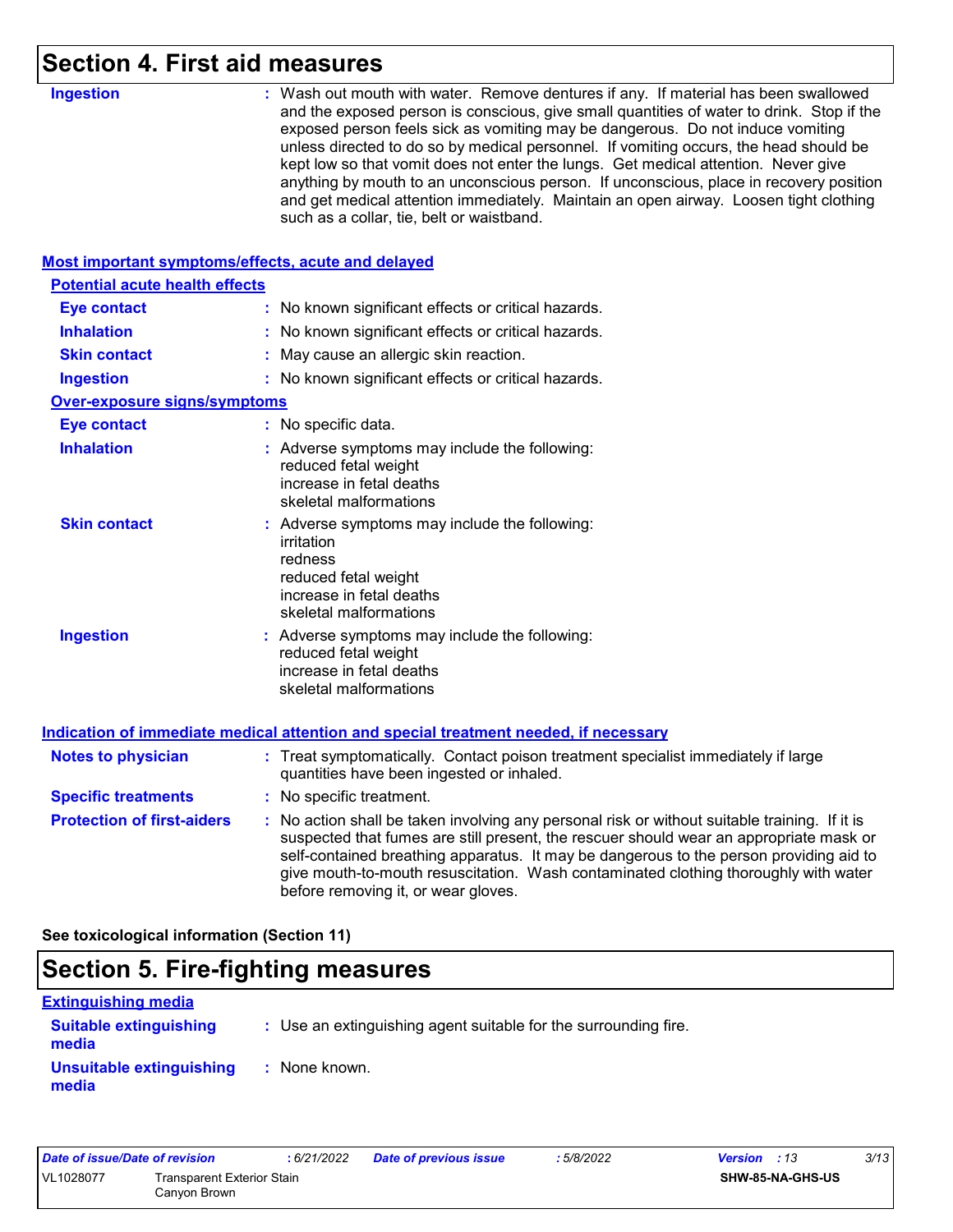## **Section 5. Fire-fighting measures**

| <b>Specific hazards arising</b><br>from the chemical     | : In a fire or if heated, a pressure increase will occur and the container may burst.                                                                                                               |
|----------------------------------------------------------|-----------------------------------------------------------------------------------------------------------------------------------------------------------------------------------------------------|
| <b>Hazardous thermal</b><br>decomposition products       | : Decomposition products may include the following materials:<br>carbon dioxide<br>carbon monoxide                                                                                                  |
| <b>Special protective actions</b><br>for fire-fighters   | : Promptly isolate the scene by removing all persons from the vicinity of the incident if<br>there is a fire. No action shall be taken involving any personal risk or without suitable<br>training. |
| <b>Special protective</b><br>equipment for fire-fighters | : Fire-fighters should wear appropriate protective equipment and self-contained breathing<br>apparatus (SCBA) with a full face-piece operated in positive pressure mode.                            |

### **Section 6. Accidental release measures**

|                                  | <b>Personal precautions, protective equipment and emergency procedures</b>                                                                                                                                                                                                                                                                                                                                       |
|----------------------------------|------------------------------------------------------------------------------------------------------------------------------------------------------------------------------------------------------------------------------------------------------------------------------------------------------------------------------------------------------------------------------------------------------------------|
| For non-emergency<br>personnel   | : No action shall be taken involving any personal risk or without suitable training.<br>Evacuate surrounding areas. Keep unnecessary and unprotected personnel from<br>entering. Do not touch or walk through spilled material. Avoid breathing vapor or mist.<br>Provide adequate ventilation. Wear appropriate respirator when ventilation is<br>inadequate. Put on appropriate personal protective equipment. |
| For emergency responders         | If specialized clothing is required to deal with the spillage, take note of any information in<br>Section 8 on suitable and unsuitable materials. See also the information in "For non-<br>emergency personnel".                                                                                                                                                                                                 |
| <b>Environmental precautions</b> | : Avoid dispersal of spilled material and runoff and contact with soil, waterways, drains<br>and sewers. Inform the relevant authorities if the product has caused environmental<br>pollution (sewers, waterways, soil or air).                                                                                                                                                                                  |

#### **Methods and materials for containment and cleaning up**

| <b>Small spill</b> | : Stop leak if without risk. Move containers from spill area. Dilute with water and mop up<br>if water-soluble. Alternatively, or if water-insoluble, absorb with an inert dry material and<br>place in an appropriate waste disposal container. Dispose of via a licensed waste<br>disposal contractor.                                                                                                                                                                                                                                                                                                                                                                                                     |
|--------------------|--------------------------------------------------------------------------------------------------------------------------------------------------------------------------------------------------------------------------------------------------------------------------------------------------------------------------------------------------------------------------------------------------------------------------------------------------------------------------------------------------------------------------------------------------------------------------------------------------------------------------------------------------------------------------------------------------------------|
| <b>Large spill</b> | : Stop leak if without risk. Move containers from spill area. Approach release from<br>upwind. Prevent entry into sewers, water courses, basements or confined areas. Wash<br>spillages into an effluent treatment plant or proceed as follows. Contain and collect<br>spillage with non-combustible, absorbent material e.g. sand, earth, vermiculite or<br>diatomaceous earth and place in container for disposal according to local regulations<br>(see Section 13). Dispose of via a licensed waste disposal contractor. Contaminated<br>absorbent material may pose the same hazard as the spilled product. Note: see<br>Section 1 for emergency contact information and Section 13 for waste disposal. |

## **Section 7. Handling and storage**

#### **Precautions for safe handling**

**Protective measures :** Put on appropriate personal protective equipment (see Section 8). Persons with a history of skin sensitization problems should not be employed in any process in which this product is used. Avoid exposure - obtain special instructions before use. Avoid exposure during pregnancy. Do not handle until all safety precautions have been read and understood. Do not get in eyes or on skin or clothing. Do not ingest. Avoid breathing vapor or mist. If during normal use the material presents a respiratory hazard, use only with adequate ventilation or wear appropriate respirator. Keep in the original container or an approved alternative made from a compatible material, kept tightly closed when not in use. Empty containers retain product residue and can be hazardous. Do not reuse container.

| Date of issue/Date of revision |                                            | : 6/21/2022 | <b>Date of previous issue</b> | : 5/8/2022 | 4/13<br><b>Version</b> : 13 |
|--------------------------------|--------------------------------------------|-------------|-------------------------------|------------|-----------------------------|
| VL1028077                      | Transparent Exterior Stain<br>Canvon Brown |             |                               |            | SHW-85-NA-GHS-US            |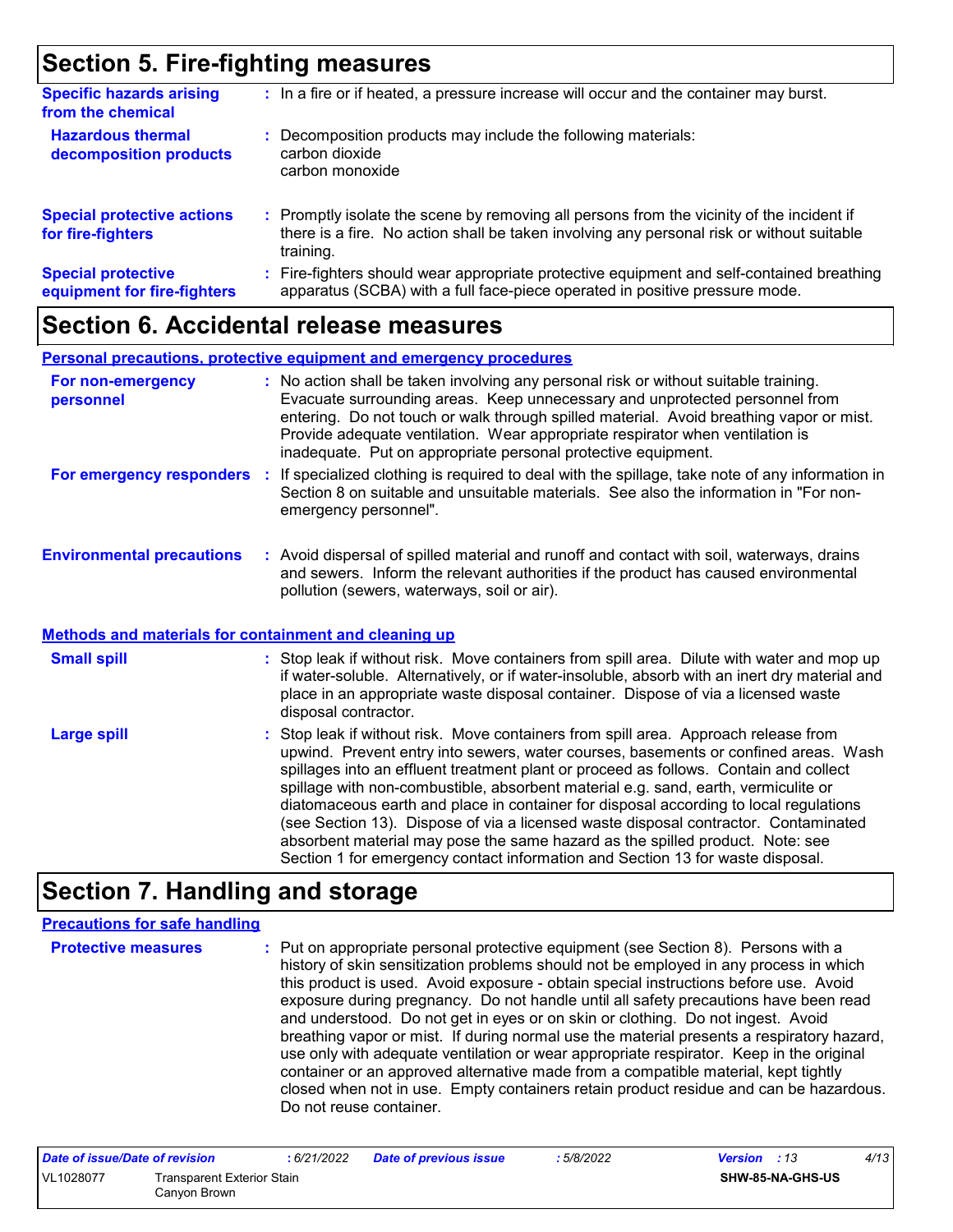## **Section 7. Handling and storage**

| <b>Advice on general</b><br>occupational hygiene                                 | : Eating, drinking and smoking should be prohibited in areas where this material is<br>handled, stored and processed. Workers should wash hands and face before eating,<br>drinking and smoking. Remove contaminated clothing and protective equipment before<br>entering eating areas. See also Section 8 for additional information on hygiene<br>measures.                                                                                                                                                                                                                                       |
|----------------------------------------------------------------------------------|-----------------------------------------------------------------------------------------------------------------------------------------------------------------------------------------------------------------------------------------------------------------------------------------------------------------------------------------------------------------------------------------------------------------------------------------------------------------------------------------------------------------------------------------------------------------------------------------------------|
| <b>Conditions for safe storage,</b><br>including any<br><b>incompatibilities</b> | : Store in accordance with local regulations. Store in original container protected from<br>direct sunlight in a dry, cool and well-ventilated area, away from incompatible materials<br>(see Section 10) and food and drink. Store locked up. Keep container tightly closed<br>and sealed until ready for use. Containers that have been opened must be carefully<br>resealed and kept upright to prevent leakage. Do not store in unlabeled containers.<br>Use appropriate containment to avoid environmental contamination. See Section 10 for<br>incompatible materials before handling or use. |

## **Section 8. Exposure controls/personal protection**

#### **Control parameters**

#### **Occupational exposure limits (OSHA United States)**

| <b>Ingredient name</b>                                                   | CAS#                                    | <b>Exposure limits</b>                                                                                                                                                                                                                                                                                           |
|--------------------------------------------------------------------------|-----------------------------------------|------------------------------------------------------------------------------------------------------------------------------------------------------------------------------------------------------------------------------------------------------------------------------------------------------------------|
| Propylene Glycol                                                         | 57-55-6                                 | OARS WEEL (United States, 1/2021).<br>TWA: 10 mg/m <sup>3</sup> 8 hours.                                                                                                                                                                                                                                         |
| Heavy Paraffinic Oil                                                     | 64742-54-7                              | ACGIH TLV (United States, 1/2021).<br>TWA: 5 mg/m <sup>3</sup> 8 hours. Form: Inhalable<br>fraction<br>OSHA PEL (United States, 5/2018).<br>TWA: 5 $mg/m3$ 8 hours.<br>NIOSH REL (United States, 10/2020).<br>TWA: 5 mg/m <sup>3</sup> 10 hours. Form: Mist<br>STEL: 10 mg/m <sup>3</sup> 15 minutes. Form: Mist |
| Bis(pentamethyl-4-piperidyl)sebacate<br>Carbendazim<br>UV Light Absorber | 41556-26-7<br>10605-21-7<br>104810-48-2 | None.<br>None.<br>None.                                                                                                                                                                                                                                                                                          |
| Benzotriazole Hydroxyphenyl Polymer                                      | 104810-47-1                             | None.                                                                                                                                                                                                                                                                                                            |

#### **Occupational exposure limits (Canada)**

| <b>Ingredient name</b> | CAS#      | <b>Exposure limits</b>                                                                                                                                                                                                                                                                                                                                                                                                                                                                                                                                                                                                                                             |
|------------------------|-----------|--------------------------------------------------------------------------------------------------------------------------------------------------------------------------------------------------------------------------------------------------------------------------------------------------------------------------------------------------------------------------------------------------------------------------------------------------------------------------------------------------------------------------------------------------------------------------------------------------------------------------------------------------------------------|
| Kaolin                 | 1332-58-7 | CA Alberta Provincial (Canada, 6/2018).<br>8 hrs OEL: 2 mg/m <sup>3</sup> 8 hours. Form:<br>Respirable<br><b>CA British Columbia Provincial (Canada,</b><br>$6/2021$ ).<br>TWA: 2 mg/m <sup>3</sup> 8 hours. Form: Respirable<br>CA Quebec Provincial (Canada, 6/2021).<br>TWAEV: 2 mg/m <sup>3</sup> 8 hours. Form: Respirable<br>dust.<br>CA Ontario Provincial (Canada, 6/2019).<br>TWA: 2 mg/m <sup>3</sup> 8 hours. Form: Respirable<br>particulate matter.<br><b>CA Saskatchewan Provincial (Canada,</b><br>7/2013).<br>STEL: 4 mg/m <sup>3</sup> 15 minutes. Form: respirable<br>fraction<br>TWA: 2 mg/m <sup>3</sup> 8 hours. Form: respirable<br>fraction |

#### **Occupational exposure limits (Mexico)**

| Date of issue/Date of revision |                                            | : 6/21/2022 | <b>Date of previous issue</b> | : 5/8/2022 | <b>Version</b> : 13     | 5/13 |
|--------------------------------|--------------------------------------------|-------------|-------------------------------|------------|-------------------------|------|
| VL1028077                      | Transparent Exterior Stain<br>Canyon Brown |             |                               |            | <b>SHW-85-NA-GHS-US</b> |      |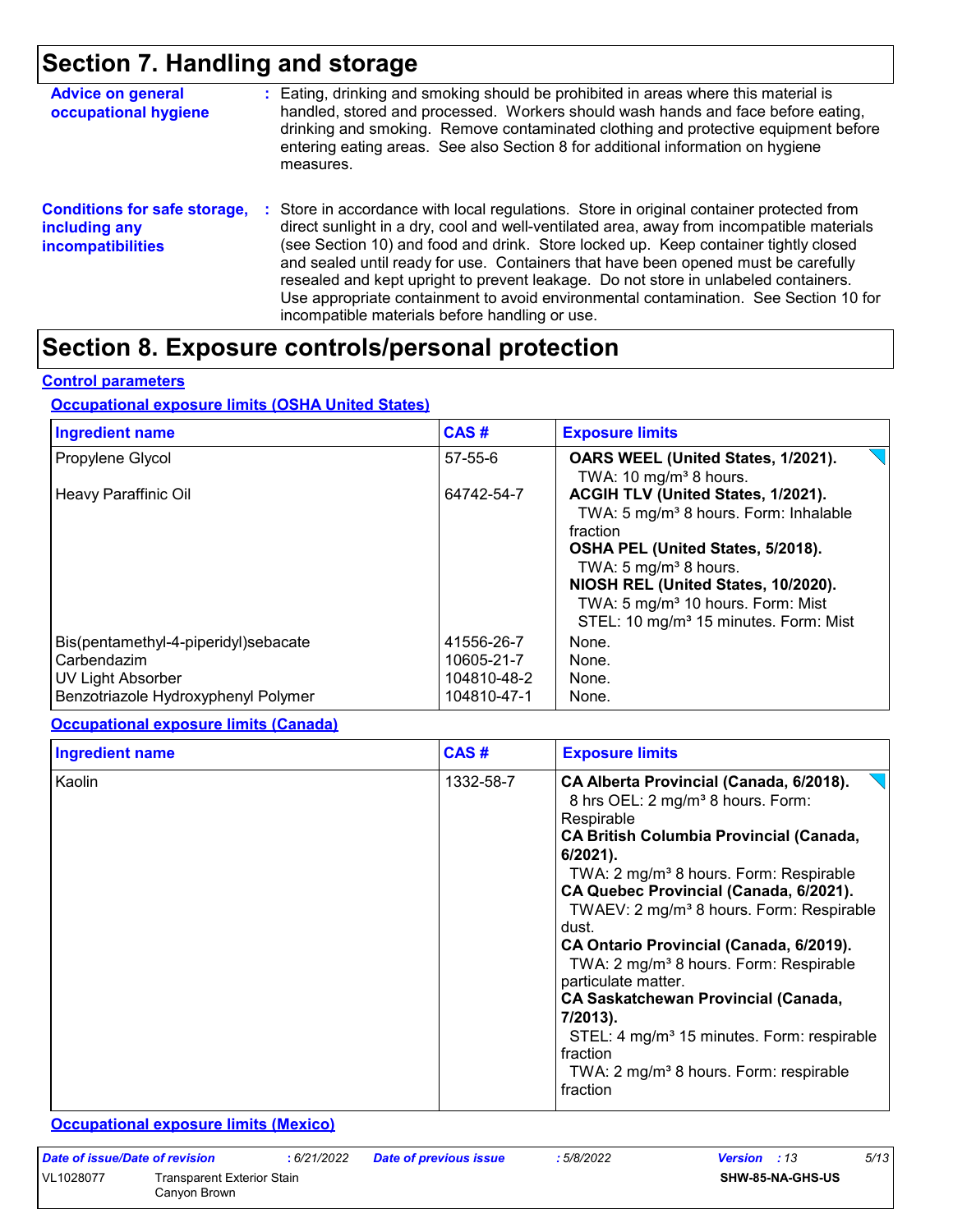### **Section 8. Exposure controls/personal protection**

|                                                   |                                                                                                                                                                                                                                                                                                                                                                  | CAS# | <b>Exposure limits</b>                                                                                                                                                                                                                                                                                                                                                                                                                                                                                                                                |  |
|---------------------------------------------------|------------------------------------------------------------------------------------------------------------------------------------------------------------------------------------------------------------------------------------------------------------------------------------------------------------------------------------------------------------------|------|-------------------------------------------------------------------------------------------------------------------------------------------------------------------------------------------------------------------------------------------------------------------------------------------------------------------------------------------------------------------------------------------------------------------------------------------------------------------------------------------------------------------------------------------------------|--|
| None.                                             |                                                                                                                                                                                                                                                                                                                                                                  |      |                                                                                                                                                                                                                                                                                                                                                                                                                                                                                                                                                       |  |
| <b>Appropriate engineering</b><br><b>controls</b> |                                                                                                                                                                                                                                                                                                                                                                  |      | : If user operations generate dust, fumes, gas, vapor or mist, use process enclosures,<br>local exhaust ventilation or other engineering controls to keep worker exposure to<br>airborne contaminants below any recommended or statutory limits.                                                                                                                                                                                                                                                                                                      |  |
| <b>Environmental exposure</b><br><b>controls</b>  | : Emissions from ventilation or work process equipment should be checked to ensure<br>they comply with the requirements of environmental protection legislation. In some<br>cases, fume scrubbers, filters or engineering modifications to the process equipment<br>will be necessary to reduce emissions to acceptable levels.                                  |      |                                                                                                                                                                                                                                                                                                                                                                                                                                                                                                                                                       |  |
| <b>Individual protection measures</b>             |                                                                                                                                                                                                                                                                                                                                                                  |      |                                                                                                                                                                                                                                                                                                                                                                                                                                                                                                                                                       |  |
| <b>Hygiene measures</b>                           | showers are close to the workstation location.                                                                                                                                                                                                                                                                                                                   |      | : Wash hands, forearms and face thoroughly after handling chemical products, before<br>eating, smoking and using the lavatory and at the end of the working period.<br>Appropriate techniques should be used to remove potentially contaminated clothing.<br>Contaminated work clothing should not be allowed out of the workplace. Wash<br>contaminated clothing before reusing. Ensure that eyewash stations and safety                                                                                                                             |  |
| <b>Eye/face protection</b>                        | Safety eyewear complying with an approved standard should be used when a risk<br>assessment indicates this is necessary to avoid exposure to liquid splashes, mists,<br>gases or dusts. If contact is possible, the following protection should be worn, unless<br>the assessment indicates a higher degree of protection: safety glasses with side-<br>shields. |      |                                                                                                                                                                                                                                                                                                                                                                                                                                                                                                                                                       |  |
| <b>Skin protection</b>                            |                                                                                                                                                                                                                                                                                                                                                                  |      |                                                                                                                                                                                                                                                                                                                                                                                                                                                                                                                                                       |  |
| <b>Hand protection</b>                            | protection time of the gloves cannot be accurately estimated.                                                                                                                                                                                                                                                                                                    |      | : Chemical-resistant, impervious gloves complying with an approved standard should be<br>worn at all times when handling chemical products if a risk assessment indicates this is<br>necessary. Considering the parameters specified by the glove manufacturer, check<br>during use that the gloves are still retaining their protective properties. It should be<br>noted that the time to breakthrough for any glove material may be different for different<br>glove manufacturers. In the case of mixtures, consisting of several substances, the |  |
| <b>Body protection</b>                            | handling this product.                                                                                                                                                                                                                                                                                                                                           |      | : Personal protective equipment for the body should be selected based on the task being<br>performed and the risks involved and should be approved by a specialist before                                                                                                                                                                                                                                                                                                                                                                             |  |
| <b>Other skin protection</b>                      | specialist before handling this product.                                                                                                                                                                                                                                                                                                                         |      | : Appropriate footwear and any additional skin protection measures should be selected<br>based on the task being performed and the risks involved and should be approved by a                                                                                                                                                                                                                                                                                                                                                                         |  |
| <b>Respiratory protection</b>                     | aspects of use.                                                                                                                                                                                                                                                                                                                                                  |      | Based on the hazard and potential for exposure, select a respirator that meets the<br>appropriate standard or certification. Respirators must be used according to a<br>respiratory protection program to ensure proper fitting, training, and other important                                                                                                                                                                                                                                                                                        |  |

## **Section 9. Physical and chemical properties**

The conditions of measurement of all properties are at standard temperature and pressure unless otherwise indicated.

| <b>Appearance</b>                                    |                             |
|------------------------------------------------------|-----------------------------|
| <b>Physical state</b>                                | $:$ Liquid.                 |
| <b>Color</b>                                         | $\therefore$ Not available. |
| Odor                                                 | $\therefore$ Not available. |
| <b>Odor threshold</b>                                | : Not available.            |
| рH                                                   | :8.9                        |
| <b>Melting point/freezing point : Not available.</b> |                             |

| Date of issue/Date of revision |                                            | : 6/21/2022 | <b>Date of previous issue</b> | : 5/8/2022 | <b>Version</b> : 13     | 6/13 |
|--------------------------------|--------------------------------------------|-------------|-------------------------------|------------|-------------------------|------|
| VL1028077                      | Transparent Exterior Stain<br>Canvon Brown |             |                               |            | <b>SHW-85-NA-GHS-US</b> |      |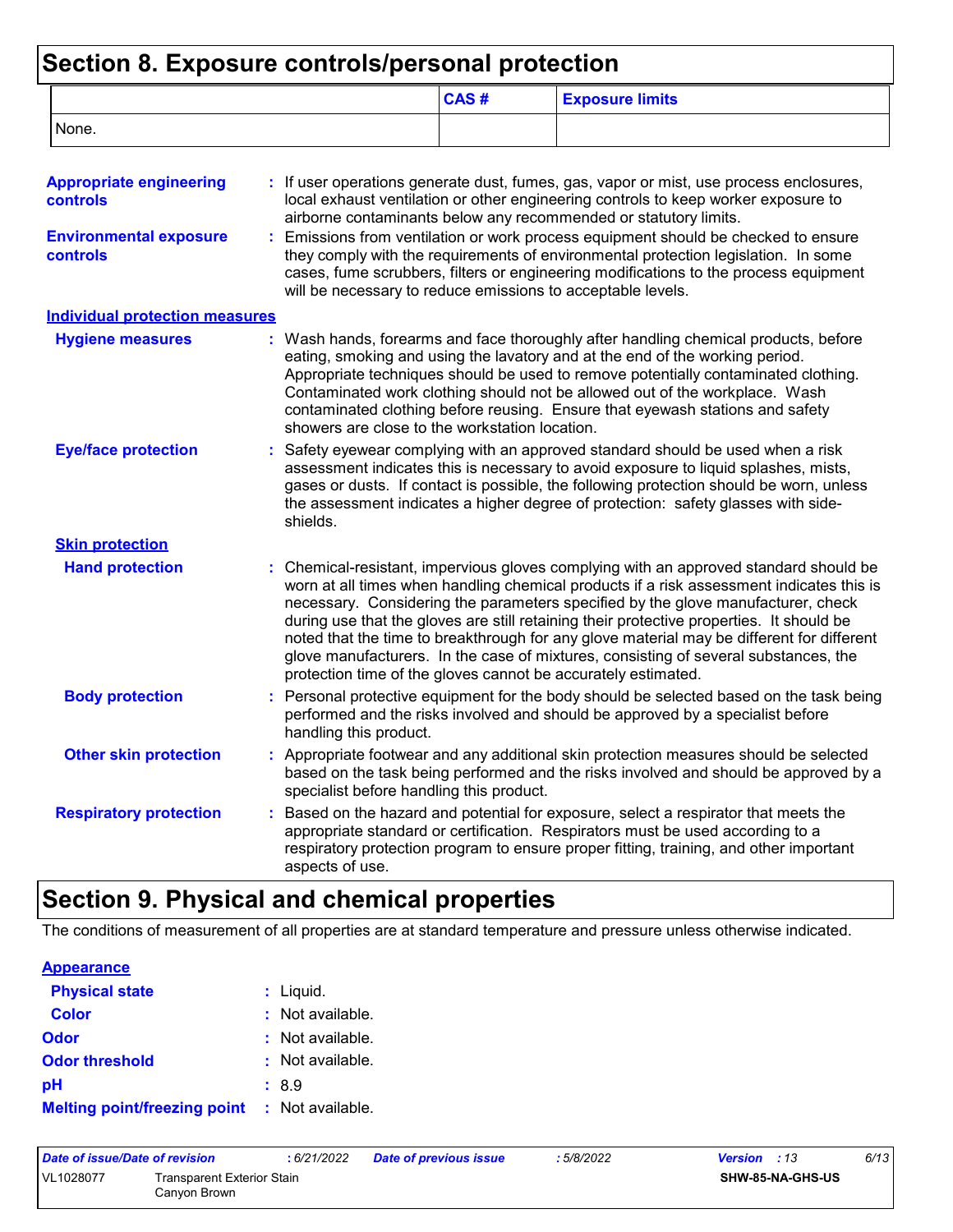## **Section 9. Physical and chemical properties**

| <b>Boiling point, initial boiling</b><br>point, and boiling range | : $100^{\circ}$ C (212 $^{\circ}$ F)                           |
|-------------------------------------------------------------------|----------------------------------------------------------------|
| <b>Flash point</b>                                                | : Closed cup: Not applicable.                                  |
| <b>Evaporation rate</b>                                           | $\therefore$ 0.09 (butyl acetate = 1)                          |
| <b>Flammability</b>                                               | $:$ Not available.                                             |
| Lower and upper explosion<br>limit/flammability limit             | : Lower: $2.6\%$<br>Upper: 12.5%                               |
| <b>Vapor pressure</b>                                             | : $2.3$ kPa (17.5 mm Hg)                                       |
| <b>Relative vapor density</b>                                     | : 1 [Air = 1]                                                  |
| <b>Relative density</b>                                           | : 1.09                                                         |
| <b>Solubility</b>                                                 | : Not available.                                               |
| <b>Partition coefficient: n-</b><br>octanol/water                 | : Not applicable.                                              |
| <b>Auto-ignition temperature</b>                                  | : Not available.                                               |
| <b>Decomposition temperature</b>                                  | : Not available.                                               |
| <b>Viscosity</b>                                                  | Kinematic (40°C (104°F)): >20.5 mm <sup>2</sup> /s (>20.5 cSt) |
| <b>Molecular weight</b>                                           | Not applicable.                                                |
| <b>Aerosol product</b>                                            |                                                                |
| <b>Heat of combustion</b>                                         | : $1.812$ kJ/g                                                 |

## **Section 10. Stability and reactivity**

| <b>Reactivity</b>                            | : No specific test data related to reactivity available for this product or its ingredients.              |
|----------------------------------------------|-----------------------------------------------------------------------------------------------------------|
| <b>Chemical stability</b>                    | : The product is stable.                                                                                  |
| <b>Possibility of hazardous</b><br>reactions | : Under normal conditions of storage and use, hazardous reactions will not occur.                         |
| <b>Conditions to avoid</b>                   | : No specific data.                                                                                       |
| Incompatible materials                       | : No specific data.                                                                                       |
| <b>Hazardous decomposition</b><br>products   | : Under normal conditions of storage and use, hazardous decomposition products should<br>not be produced. |

## **Section 11. Toxicological information**

#### **Information on toxicological effects**

**Acute toxicity**

| <b>Product/ingredient name</b> | <b>Result</b> | <b>Species</b> | <b>Dose</b> | <b>Exposure</b> |
|--------------------------------|---------------|----------------|-------------|-----------------|
| Propylene Glycol               | ILD50 Dermal  | Rabbit         | 20800 mg/kg |                 |
|                                | LD50 Oral     | Rat            | $20$ g/kg   |                 |
| l Carbendazim                  | ILD50 Dermal  | Rabbit         | 8500 mg/kg  |                 |
|                                | LD50 Dermal   | Rat            | 2 g/kg      |                 |
|                                | LD50 Oral     | Rat            | -5050 mg/kg |                 |

#### **Irritation/Corrosion**

| Date of issue/Date of revision | :6/21/2022                                        | D |  |
|--------------------------------|---------------------------------------------------|---|--|
| VL1028077                      | <b>Transparent Exterior Stain</b><br>Canyon Brown |   |  |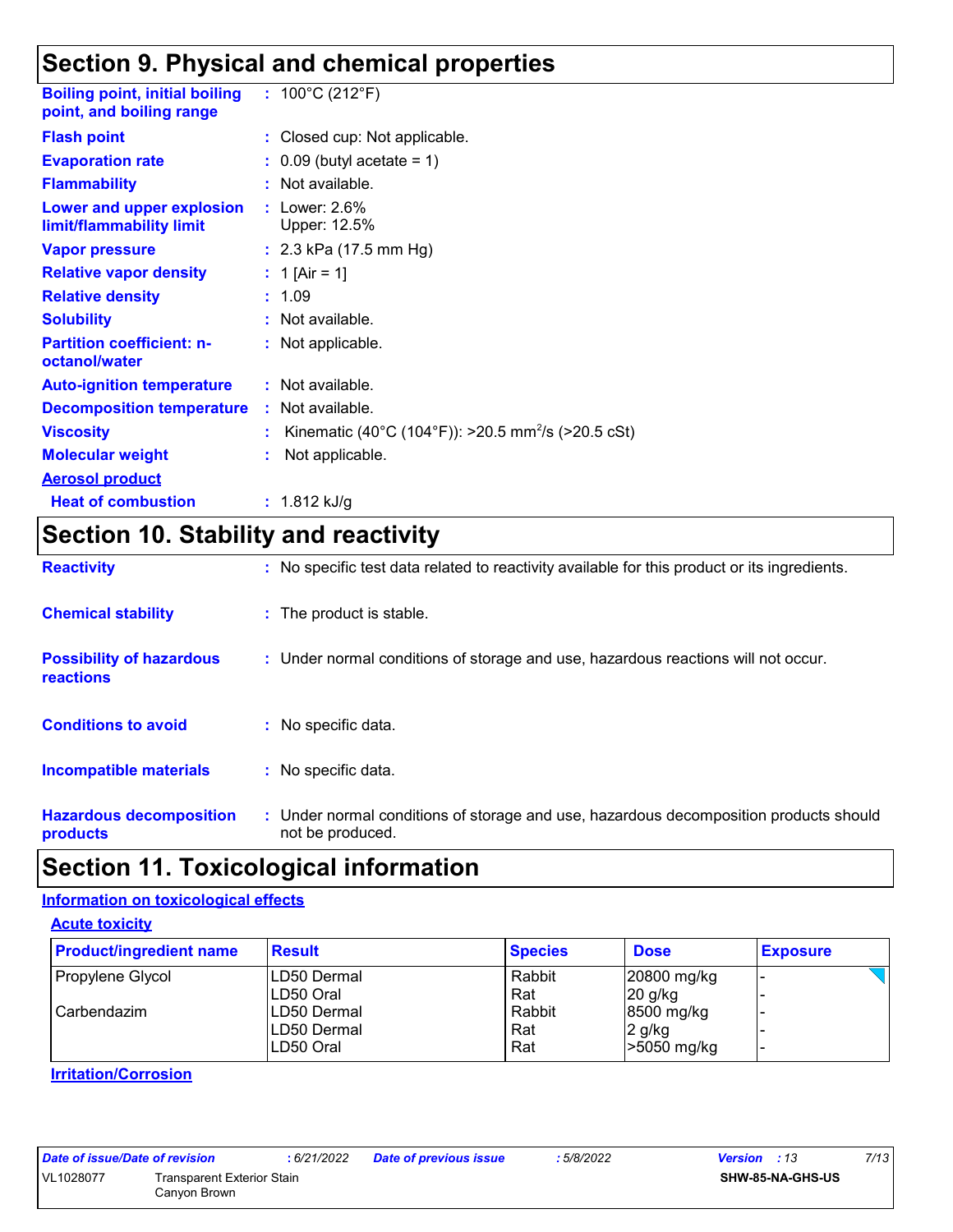## **Section 11. Toxicological information**

| <b>Product/ingredient name</b> | <b>Result</b>            | <b>Species</b> | <b>Score</b> | <b>Exposure</b>  | <b>Observation</b> |
|--------------------------------|--------------------------|----------------|--------------|------------------|--------------------|
| Propylene Glycol               | Eyes - Mild irritant     | Rabbit         |              | 24 hours 500     |                    |
|                                |                          |                |              | mg               |                    |
|                                | Eyes - Mild irritant     | Rabbit         |              | $100 \text{ mg}$ | $\overline{a}$     |
|                                | Skin - Moderate irritant | Child          |              | 96 hours 30      | ٠                  |
|                                |                          |                |              | % C              |                    |
|                                | Skin - Mild irritant     | Human          |              | 168 hours        | ٠                  |
|                                |                          |                |              | 500 mg           |                    |
|                                | Skin - Moderate irritant | Human          |              | 72 hours 104     |                    |
|                                |                          |                |              | mg I             |                    |
|                                | Skin - Mild irritant     | Woman          |              | 96 hours 30      | ٠                  |
|                                |                          |                |              | %                |                    |

#### **Sensitization**

Not available.

#### **Mutagenicity**

Not available.

#### **Carcinogenicity**

Not available.

#### **Reproductive toxicity**

Not available.

#### **Teratogenicity**

Not available.

#### **Specific target organ toxicity (single exposure)**

Not available.

#### **Specific target organ toxicity (repeated exposure)**

Not available.

#### **Aspiration hazard**

| <b>Name</b>          | <b>Result</b>                |
|----------------------|------------------------------|
| Heavy Paraffinic Oil | ASPIRATION HAZARD - Category |

#### **Information on the likely routes of exposure :** Not available. **Potential acute health effects**

| <u>. olontiai abato noaith onoolo</u> |                                                     |
|---------------------------------------|-----------------------------------------------------|
| Eye contact                           | : No known significant effects or critical hazards. |
| <b>Inhalation</b>                     | : No known significant effects or critical hazards. |
| <b>Skin contact</b>                   | : May cause an allergic skin reaction.              |
| <b>Ingestion</b>                      | : No known significant effects or critical hazards. |

| <b>Symptoms related to the physical, chemical and toxicological characteristics</b> |  |                                                                                                                             |  |  |
|-------------------------------------------------------------------------------------|--|-----------------------------------------------------------------------------------------------------------------------------|--|--|
| Eye contact                                                                         |  | : No specific data.                                                                                                         |  |  |
| <b>Inhalation</b>                                                                   |  | : Adverse symptoms may include the following:<br>reduced fetal weight<br>increase in fetal deaths<br>skeletal malformations |  |  |

| Date of issue/Date of revision |                            | : 6/21/2022 | <b>Date of previous issue</b> | : 5/8/2022 | <b>Version</b> : 13     | 8/13 |
|--------------------------------|----------------------------|-------------|-------------------------------|------------|-------------------------|------|
| VL1028077                      | Transparent Exterior Stain |             |                               |            | <b>SHW-85-NA-GHS-US</b> |      |
|                                | Canvon Brown               |             |                               |            |                         |      |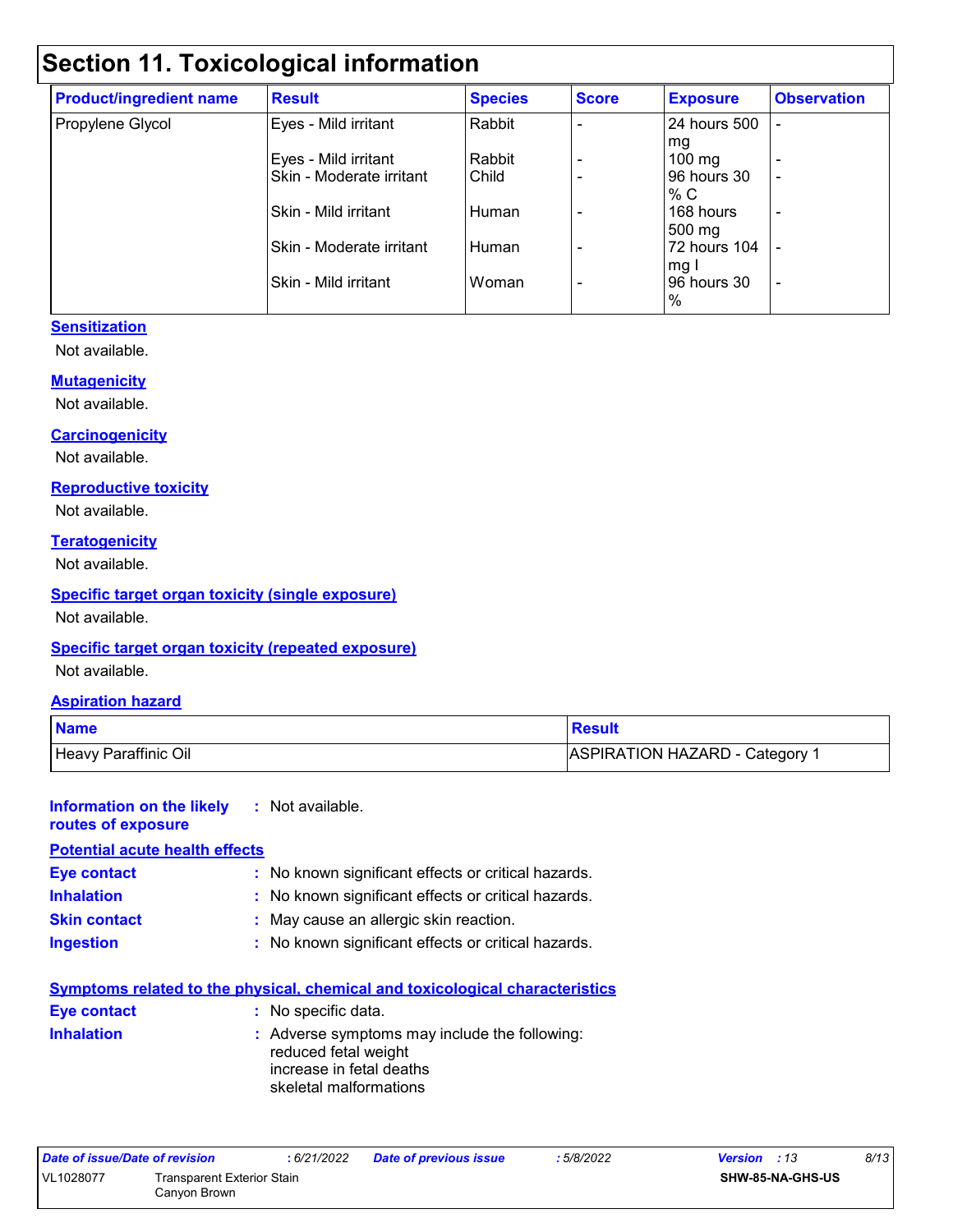## **Section 11. Toxicological information**

| <b>Skin contact</b><br><b>Ingestion</b>      | : Adverse symptoms may include the following:<br>irritation<br>redness<br>reduced fetal weight<br>increase in fetal deaths<br>skeletal malformations<br>: Adverse symptoms may include the following:<br>reduced fetal weight<br>increase in fetal deaths<br>skeletal malformations |
|----------------------------------------------|-------------------------------------------------------------------------------------------------------------------------------------------------------------------------------------------------------------------------------------------------------------------------------------|
|                                              | Delayed and immediate effects and also chronic effects from short and long term exposure                                                                                                                                                                                            |
| <b>Short term exposure</b>                   |                                                                                                                                                                                                                                                                                     |
| <b>Potential immediate</b><br><b>effects</b> | : Not available.                                                                                                                                                                                                                                                                    |
| <b>Potential delayed effects</b>             | : Not available.                                                                                                                                                                                                                                                                    |
| <b>Long term exposure</b>                    |                                                                                                                                                                                                                                                                                     |
| <b>Potential immediate</b><br>effects        | : Not available.                                                                                                                                                                                                                                                                    |
| <b>Potential delayed effects</b>             | : Not available.                                                                                                                                                                                                                                                                    |
| <b>Potential chronic health effects</b>      |                                                                                                                                                                                                                                                                                     |
| Not available.                               |                                                                                                                                                                                                                                                                                     |
| <b>General</b>                               | : Once sensitized, a severe allergic reaction may occur when subsequently exposed to<br>very low levels.                                                                                                                                                                            |
| <b>Carcinogenicity</b>                       | : No known significant effects or critical hazards.                                                                                                                                                                                                                                 |
| <b>Mutagenicity</b>                          | May cause genetic defects.                                                                                                                                                                                                                                                          |
| <b>Teratogenicity</b>                        | : May damage the unborn child.                                                                                                                                                                                                                                                      |
| <b>Developmental effects</b>                 | : No known significant effects or critical hazards.                                                                                                                                                                                                                                 |
| <b>Fertility effects</b>                     | : May damage fertility.                                                                                                                                                                                                                                                             |
|                                              |                                                                                                                                                                                                                                                                                     |

#### **Numerical measures of toxicity** Not available. **Acute toxicity estimates**

**Section 12. Ecological information**

| <b>Toxicity</b>                                                |                                                                           |                                                                                                           |                      |
|----------------------------------------------------------------|---------------------------------------------------------------------------|-----------------------------------------------------------------------------------------------------------|----------------------|
| <b>Product/ingredient name</b>                                 | <b>Result</b>                                                             | <b>Species</b>                                                                                            | <b>Exposure</b>      |
| Propylene Glycol                                               | Acute EC50 >110 ppm Fresh water<br>Acute LC50 1020000 µg/l Fresh water    | Daphnia - Daphnia magna<br>Crustaceans - Ceriodaphnia<br>dubia                                            | 48 hours<br>48 hours |
| Carbendazim                                                    | Acute LC50 710000 µg/l Fresh water<br>Acute EC50 19.0562 mg/l Fresh water | Fish - Pimephales promelas<br>Algae - Scenedesmus acutus var.<br>acutus                                   | 96 hours<br>96 hours |
|                                                                | Acute EC50 20 µg/l Fresh water<br>Acute LC50 77 µg/l Fresh water          | Daphnia - Daphnia magna<br>Crustaceans - Gammarus pulex -<br>Juvenile (Fledgling, Hatchling,<br>Weanling) | 48 hours<br>48 hours |
|                                                                | Acute LC50 7 µg/l Fresh water                                             | Fish - Ictalurus punctatus - Yolk-                                                                        | 96 hours             |
| Date of issue/Date of revision                                 | :6/21/2022<br><b>Date of previous issue</b>                               | :5/8/2022<br><b>Version</b> : 13                                                                          | 9/13                 |
| VL1028077<br><b>Transparent Exterior Stain</b><br>Canyon Brown |                                                                           | SHW-85-NA-GHS-US                                                                                          |                      |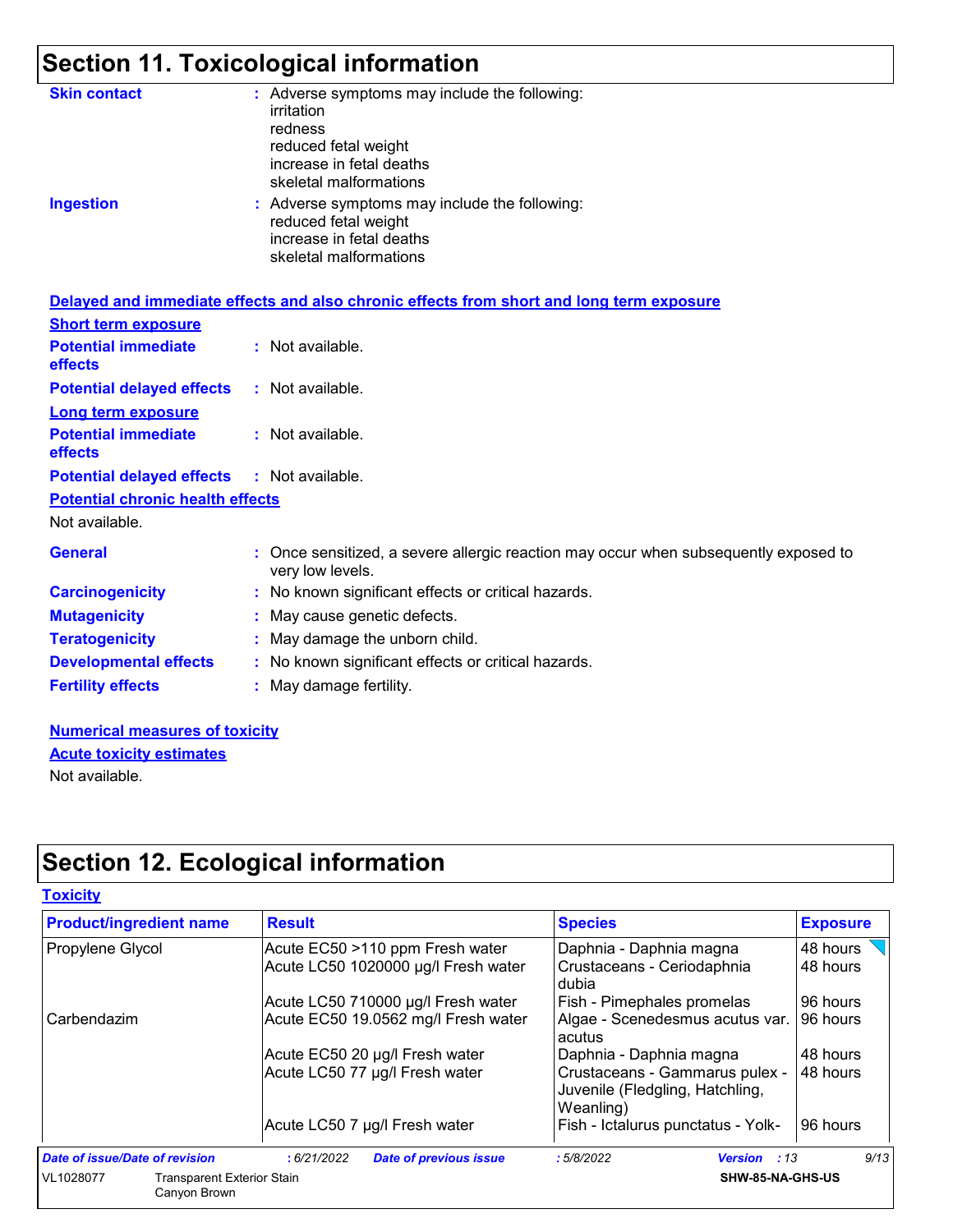## **Section 12. Ecological information**

| Chronic EC10 10 µg/l Fresh water | l sac frv<br>Crustaceans - Gammarus pulex - 21 days<br>Adult |          |
|----------------------------------|--------------------------------------------------------------|----------|
| Chronic NOEC 3.1 ppb Fresh water | Daphnia - Daphnia magna                                      | I21 davs |

#### **Persistence and degradability**

| <b>Product/ingredient name</b> | <b>Aquatic half-life</b> | <b>Photolysis</b> | Biodegradability |
|--------------------------------|--------------------------|-------------------|------------------|
| Propylene Glycol               |                          |                   | Readily          |

#### **Bioaccumulative potential**

| <b>Product/ingredient name</b> | $\blacksquare$ Log $\mathsf{P}_\mathsf{ow}$ | <b>BCF</b> | <b>Potential</b> |
|--------------------------------|---------------------------------------------|------------|------------------|
| Carbendazim                    |                                             | 2.51       | low              |

#### **Mobility in soil**

| <b>Soil/water partition</b> | : Not available. |
|-----------------------------|------------------|
| <b>coefficient (Koc)</b>    |                  |

**Other adverse effects** : No known significant effects or critical hazards.

### **Section 13. Disposal considerations**

**Disposal methods :**

The generation of waste should be avoided or minimized wherever possible. Disposal of this product, solutions and any by-products should at all times comply with the requirements of environmental protection and waste disposal legislation and any regional local authority requirements. Dispose of surplus and non-recyclable products via a licensed waste disposal contractor. Waste should not be disposed of untreated to the sewer unless fully compliant with the requirements of all authorities with jurisdiction. Waste packaging should be recycled. Incineration or landfill should only be considered when recycling is not feasible. This material and its container must be disposed of in a safe way. Care should be taken when handling emptied containers that have not been cleaned or rinsed out. Empty containers or liners may retain some product residues. Avoid dispersal of spilled material and runoff and contact with soil, waterways, drains and sewers.

## **Section 14. Transport information**

|                                       | <b>DOT</b><br><b>Classification</b>               | <b>TDG</b><br><b>Classification</b> | <b>Mexico</b><br><b>Classification</b> | <b>IATA</b>                                                                                            | <b>IMDG</b>                                                                                                                                             |
|---------------------------------------|---------------------------------------------------|-------------------------------------|----------------------------------------|--------------------------------------------------------------------------------------------------------|---------------------------------------------------------------------------------------------------------------------------------------------------------|
| <b>UN number</b>                      | Not regulated.                                    | Not regulated.                      | Not regulated.                         | <b>UN3082</b>                                                                                          | <b>UN3082</b>                                                                                                                                           |
| <b>UN proper</b><br>shipping name     |                                                   |                                     |                                        | <b>ENVIRONMENTALLY</b><br><b>HAZARDOUS</b><br>SUBSTANCE,<br>LIQUID, N.O.S.<br>(Carbendazim,<br>Diuron) | <b>ENVIRONMENTALLY</b><br><b>HAZARDOUS</b><br>SUBSTANCE,<br>LIQUID, N.O.S.<br>(Carbendazim,<br>Diuron). Marine<br>pollutant<br>(Carbendazim,<br>Diuron) |
| <b>Date of issue/Date of revision</b> | :6/21/2022                                        | <b>Date of previous issue</b>       | :5/8/2022                              | <b>Version</b>                                                                                         | 10/13<br>:13                                                                                                                                            |
| VL1028077                             | <b>Transparent Exterior Stain</b><br>Canyon Brown |                                     |                                        |                                                                                                        | SHW-85-NA-GHS-US                                                                                                                                        |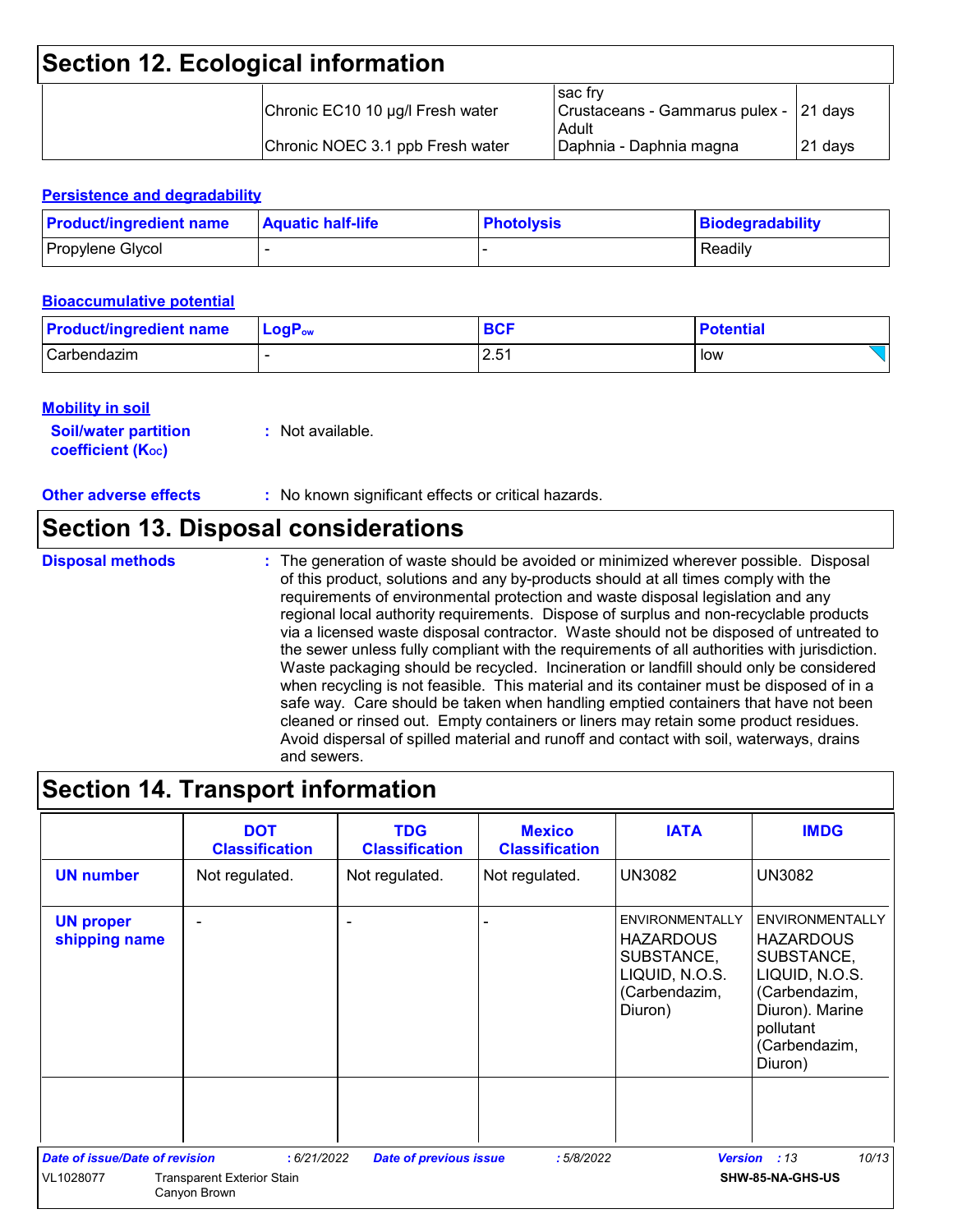| <b>Section 14. Transport information</b>                 |     |                  |                                                                |                  |                                                                                                                                                                                                                                                                                                                                                                                                                                                                                                                                                                                                                   |                                                                                                                                                                                                                                                                                    |
|----------------------------------------------------------|-----|------------------|----------------------------------------------------------------|------------------|-------------------------------------------------------------------------------------------------------------------------------------------------------------------------------------------------------------------------------------------------------------------------------------------------------------------------------------------------------------------------------------------------------------------------------------------------------------------------------------------------------------------------------------------------------------------------------------------------------------------|------------------------------------------------------------------------------------------------------------------------------------------------------------------------------------------------------------------------------------------------------------------------------------|
| <b>Transport</b><br>hazard class(es)                     |     |                  |                                                                |                  | 9<br>Ł                                                                                                                                                                                                                                                                                                                                                                                                                                                                                                                                                                                                            | 9                                                                                                                                                                                                                                                                                  |
| <b>Packing group</b>                                     |     |                  |                                                                |                  | $\mathbf{III}$                                                                                                                                                                                                                                                                                                                                                                                                                                                                                                                                                                                                    | III                                                                                                                                                                                                                                                                                |
| <b>Environmental</b><br>hazards                          | No. |                  | No.                                                            | No.              | Yes.                                                                                                                                                                                                                                                                                                                                                                                                                                                                                                                                                                                                              | Yes.                                                                                                                                                                                                                                                                               |
| <b>Additional</b><br><b>information</b>                  |     |                  |                                                                |                  | This product is<br>not regulated as<br>a dangerous<br>good when<br>transported in<br>sizes of ≤5 L or<br>≤5 kg, provided<br>the packagings<br>meet the general<br>provisions of<br>5.0.2.4.1<br>5.0.2.6.1.1 and<br>5.0.2.8.                                                                                                                                                                                                                                                                                                                                                                                       | This product is not<br>regulated as a<br>dangerous good<br>when transported<br>in sizes of $\leq 5$ L or<br>≤5 kg, provided<br>the packagings<br>meet the general<br>provisions of<br>4.1.1.1, 4.1.1.2<br>and 4.1.1.4 to<br>4.1.1.8.<br><b>Emergency</b><br>schedules F-A, S-<br>F |
| <b>Special precautions for user :</b>                    |     |                  | substances and on all actions in case of emergency situations. |                  | Multi-modal shipping descriptions are provided for informational purposes and do not<br>consider container sizes. The presence of a shipping description for a particular<br>mode of transport (sea, air, etc.), does not indicate that the product is packaged<br>suitably for that mode of transport. All packaging must be reviewed for suitability<br>prior to shipment, and compliance with the applicable regulations is the sole<br>responsibility of the person offering the product for transport. People loading and<br>unloading dangerous goods must be trained on all of the risks deriving from the |                                                                                                                                                                                                                                                                                    |
| <b>Transport in bulk according</b><br>to IMO instruments |     | : Not available. | <b>Proper shipping name</b>                                    | : Not available. |                                                                                                                                                                                                                                                                                                                                                                                                                                                                                                                                                                                                                   |                                                                                                                                                                                                                                                                                    |

## **Section 15. Regulatory information**

**TSCA 5(a)2 proposed significant new use rules**: 2-Methyl-4-isothiazolin-3-one; 5-Chloro-2-methylisothiazolinone

#### **SARA 313**

SARA 313 (40 CFR 372.45) supplier notification can be found on the Environmental Data Sheet.

#### **California Prop. 65**

WARNING: This product contains chemicals known to the State of California to cause cancer and birth defects or other reproductive harm.

| Date of issue/Date of revision |                                            | 6/21/2022 | <b>Date of previous issue</b> | : 5/8/2022 | 11/13<br><b>Version</b> : 13 |
|--------------------------------|--------------------------------------------|-----------|-------------------------------|------------|------------------------------|
| VL1028077                      | Transparent Exterior Stain<br>Canvon Brown |           |                               |            | SHW-85-NA-GHS-US             |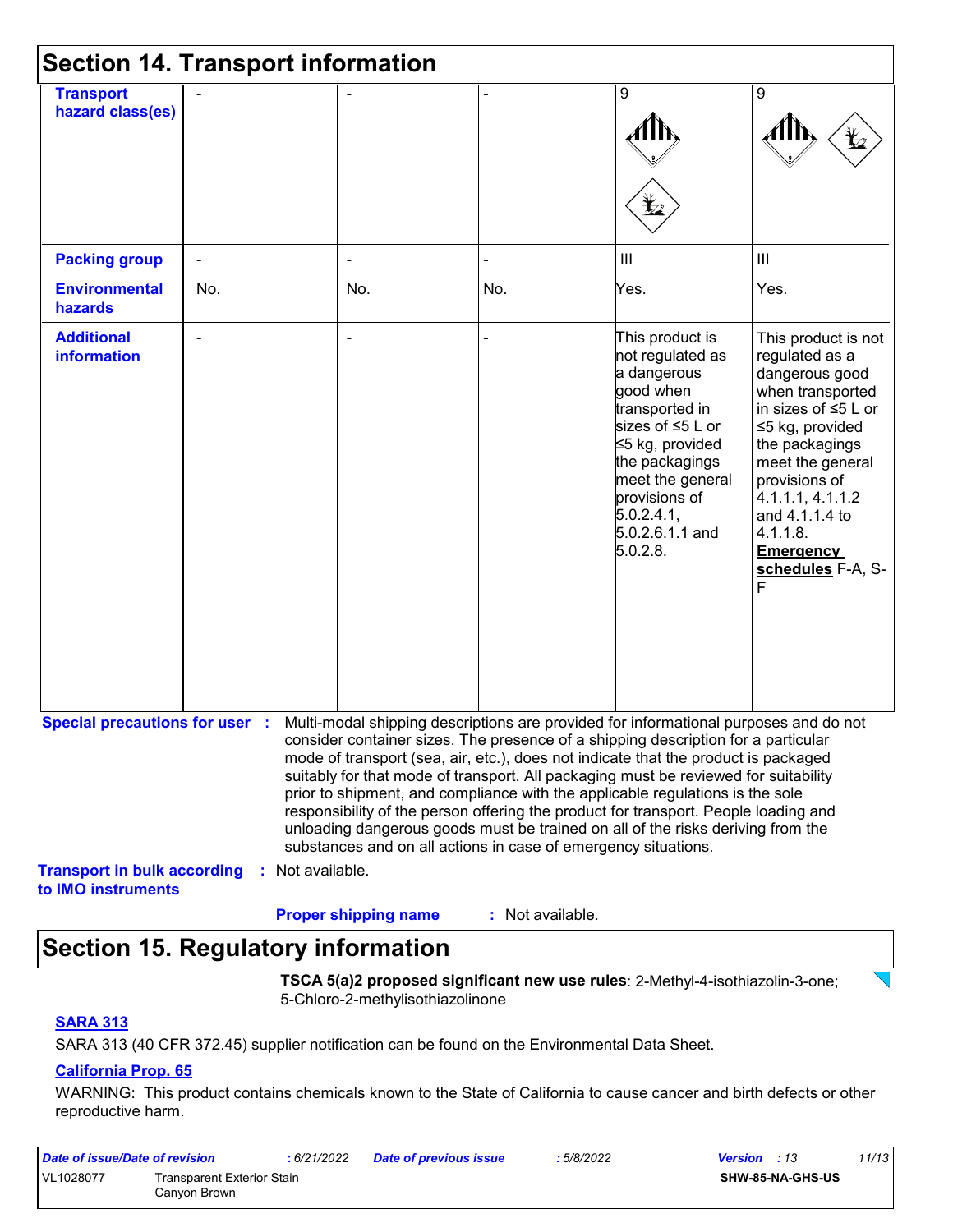## **Section 15. Regulatory information**

| <b>International regulations</b> |                                                              |
|----------------------------------|--------------------------------------------------------------|
| <b>International lists</b>       | : Australia inventory (AIIC): Not determined.                |
|                                  | China inventory (IECSC): Not determined.                     |
|                                  | Japan inventory (CSCL): Not determined.                      |
|                                  | Japan inventory (ISHL): Not determined.                      |
|                                  | Korea inventory (KECI): Not determined.                      |
|                                  | New Zealand Inventory of Chemicals (NZIoC): Not determined.  |
|                                  | Philippines inventory (PICCS): Not determined.               |
|                                  | Taiwan Chemical Substances Inventory (TCSI): Not determined. |
|                                  | Thailand inventory: Not determined.                          |
|                                  | Turkey inventory: Not determined.                            |
|                                  | Vietnam inventory: Not determined.                           |
|                                  |                                                              |

## **Section 16. Other information**

**Hazardous Material Information System (U.S.A.)**



**The customer is responsible for determining the PPE code for this material. For more information on HMIS® Personal Protective Equipment (PPE) codes, consult the HMIS® Implementation Manual.**

**Caution: HMIS® ratings are based on a 0-4 rating scale, with 0 representing minimal hazards or risks, and 4 representing significant hazards or risks. Although HMIS® ratings and the associated label are not required on SDSs or products leaving a facility under 29 CFR 1910.1200, the preparer may choose to provide them. HMIS® ratings are to be used with a fully implemented HMIS® program. HMIS® is a registered trademark and service mark of the American Coatings Association, Inc.**

**Procedure used to derive the classification**

|                                                                                                                                    | <b>Classification</b>                                                                                                                                                                                                                                                                                                                                                                                                                                                                                                                                                                                               | <b>Justification</b>                                           |
|------------------------------------------------------------------------------------------------------------------------------------|---------------------------------------------------------------------------------------------------------------------------------------------------------------------------------------------------------------------------------------------------------------------------------------------------------------------------------------------------------------------------------------------------------------------------------------------------------------------------------------------------------------------------------------------------------------------------------------------------------------------|----------------------------------------------------------------|
| <b>SKIN SENSITIZATION - Category 1</b><br><b>GERM CELL MUTAGENICITY - Category 1</b><br><b>TOXIC TO REPRODUCTION - Category 1B</b> |                                                                                                                                                                                                                                                                                                                                                                                                                                                                                                                                                                                                                     | Calculation method<br>Calculation method<br>Calculation method |
| <b>History</b>                                                                                                                     |                                                                                                                                                                                                                                                                                                                                                                                                                                                                                                                                                                                                                     |                                                                |
| Date of printing                                                                                                                   | $\div$ 6/21/2022                                                                                                                                                                                                                                                                                                                                                                                                                                                                                                                                                                                                    |                                                                |
| Date of issue/Date of<br>revision                                                                                                  | : 6/21/2022                                                                                                                                                                                                                                                                                                                                                                                                                                                                                                                                                                                                         |                                                                |
| Date of previous issue                                                                                                             | : 5/8/2022                                                                                                                                                                                                                                                                                                                                                                                                                                                                                                                                                                                                          |                                                                |
| <b>Version</b>                                                                                                                     | : 13                                                                                                                                                                                                                                                                                                                                                                                                                                                                                                                                                                                                                |                                                                |
| <b>Key to abbreviations</b>                                                                                                        | $:$ ATE = Acute Toxicity Estimate<br><b>BCF</b> = Bioconcentration Factor<br>GHS = Globally Harmonized System of Classification and Labelling of Chemicals<br>IATA = International Air Transport Association<br>IBC = Intermediate Bulk Container<br><b>IMDG = International Maritime Dangerous Goods</b><br>LogPow = logarithm of the octanol/water partition coefficient<br>MARPOL = International Convention for the Prevention of Pollution From Ships, 1973<br>as modified by the Protocol of 1978. ("Marpol" = marine pollution)<br>$N/A = Not available$<br>SGG = Segregation Group<br>$UN = United Nations$ |                                                                |

**Indicates information that has changed from previously issued version.**

| Date of issue/Date of revision |                                                   | 6/21/2022 | <b>Date of previous issue</b> | 5/8/2022 | <b>Version</b> : 13 |                         | 12/13 |
|--------------------------------|---------------------------------------------------|-----------|-------------------------------|----------|---------------------|-------------------------|-------|
| VL1028077                      | <b>Transparent Exterior Stain</b><br>Canvon Brown |           |                               |          |                     | <b>SHW-85-NA-GHS-US</b> |       |